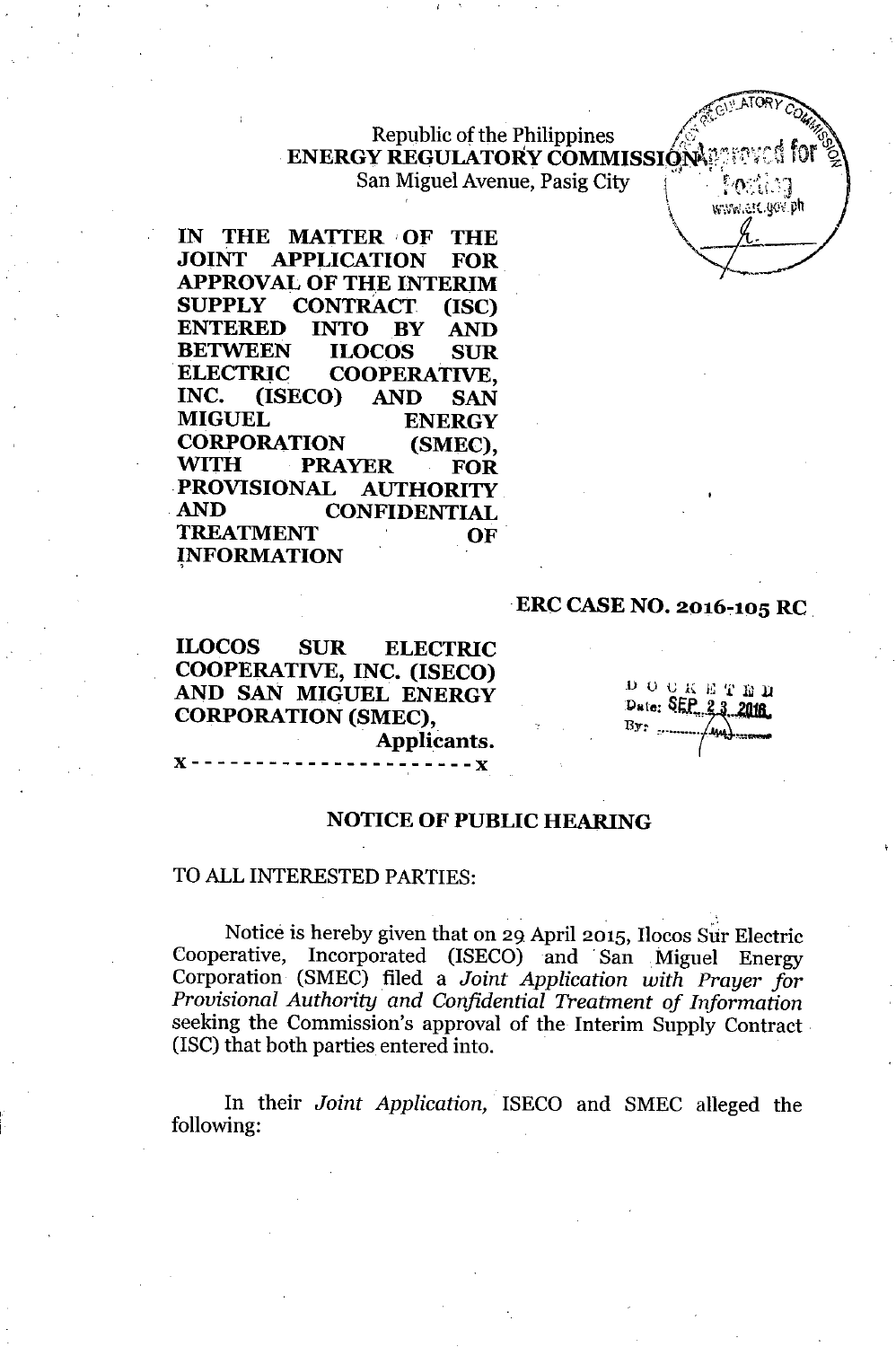### **The Joint Applicants**

1. ISECO is an electric cooperative duly registered with the National Electrification Administration (NEA) pursuant to Presidential Decree No. 269, as amended, with principal office address at Santiago, Ilocos Sur. It holds a franchise to operate light and power services in the Cities of Candon and Vigan, and in the Municipalities of Alilem, Banayoyo, Bantay, Burgos, Cabugao, Caoayan, Cervantes, Gregorio Del Pilar, Galimuyod, Lidlidda, Magsingal, Nagbukel, Narvacan, Quirino, Salcedo, San Ildefonso, San Juan, San Emilio, San Esteban, San Vicente, Santa, Sta. Catalina, Sta. Cruz, Santiago, Sigay, Sinait, Sta. Lucia, Sta. Maria, Sto. Domingo, Sugpon, Suyo and Tagudin, all in the Province of Ilocos Sur (Franchise Area). It shall also be herein referred to as the "Buyer";

2. SMEC is a domestic corporation organized and existing under the Philippine laws, with office address at the 2nd Floor, 808 Building, MERALCO Avenue corner Gen. Lim Street, Barangay San Antonio, Pasig City. It is the Independent Power Producer (IPP) Administrator of the 1,000 Net Contracted Capacity of the Sual Coal-Fired Thermal Power Plant located in Barangay Pangascasan, Sual, Pangasinan. It shall also be herein referred to as the "Seller";

3. The Joint Applicants may be served with the orders, notices and other processes of the Honorable Commission through their respective undersigned counsels at the addresses indicated herein;

### **Nature of the Application**

4. The Joint Application for approval of the Interim Supply Contract (ISC) dated 22 August 2014 entered into by and between ISECO and SMEC, is being submitted to the Honorable Commission for its review and approval pursuant to Sections 25 and 45(b) of Republic Act No. 9136, otherwise known as the Electric Power Industry Reform Act of 2001 or the EPIRA, Rules 5, Section 4(e) and 11, Section 5 of its Implementing Rules and Regulations (IRR), Rule 20(B) of its Rules of Practice and Procedure, and other pertinent rules and regulations;

#### **Statement of Facts**

5. **Competitive Selection Process (CSP).** After a continuous assessment of its power requirements, ISECO determined that there is a need to contract for additional base and peaking supply. In doing so, it resorted into extensive forecasting methods and performed optimization models and analyses for the rate impact thereof. The need for additional supply is also necessary to forestall too much exposure from the spot market and avoid the price volatility thereof, particularly, during the summer months. ISECO initially requested from its current power supplier, GNPower Mariveles Coal Plant Ltd. Company (GMCP), to provide the additional power requirements but the latter could not accommodate such request because it was already fully contracted;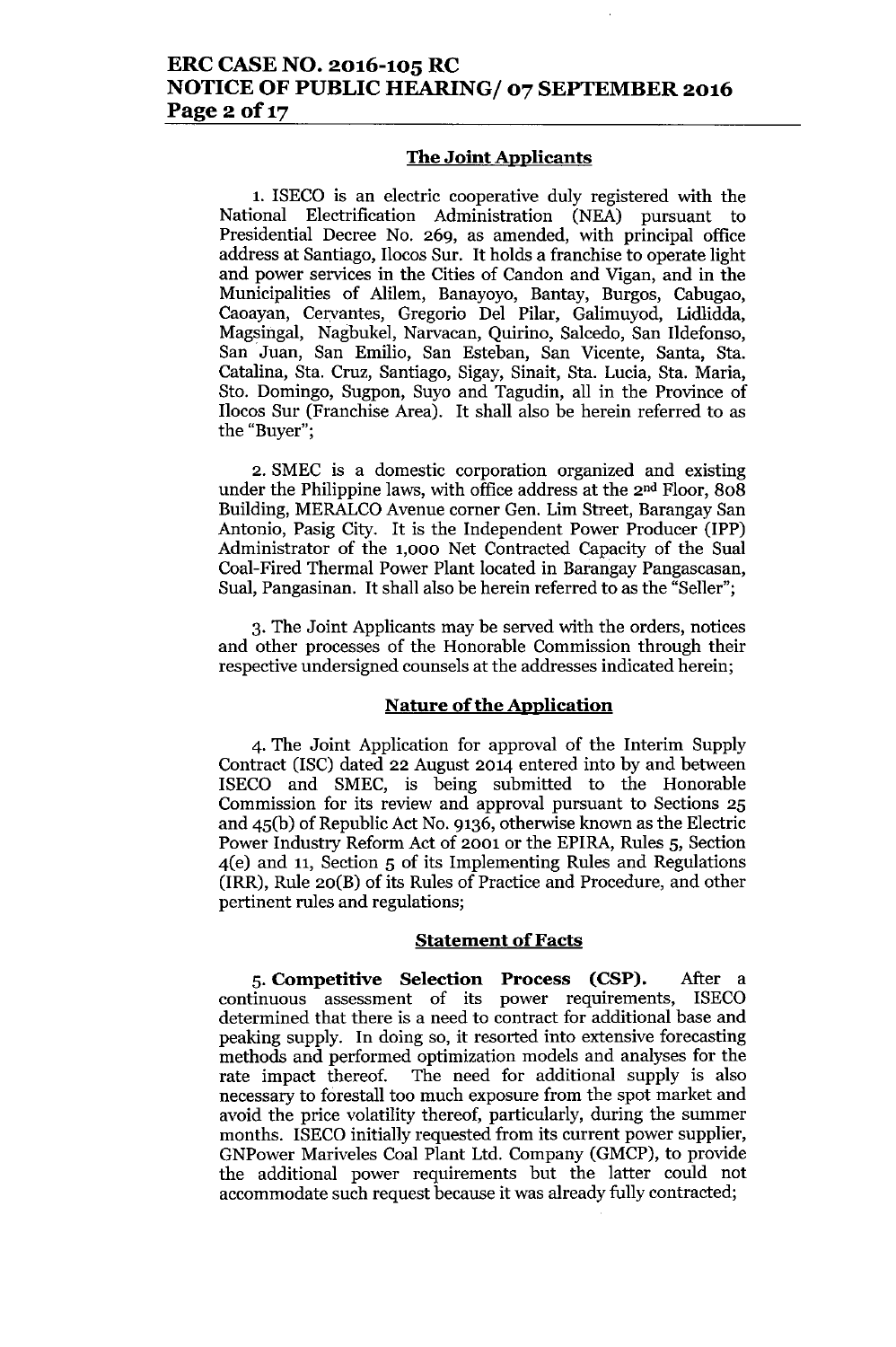# **ERC CASE NO. 2016-105 RC NOTICE OF PUBLIC HEARING/ 07 SEPTEMBER 2016** Page 3 of 17

Having established the details, ISECO, through a letter, in informed the Honorable Commission of its intent to conduct a CSP. Aside from the publications of its "Invitation to Bid", ISECO also personally invited several generation companies through phone calls to participate in the bidding process. Parenthetically, SMC Consolidated Power Corporation (SCPC) was the lone power supplier who responded and presented a formal offer;

After a comprehensive study, ISECO's Technical Working Committee concluded that SCPC's offer is favorable to the distribution utility's requirements primarily taking into consideration the exigency of additional supply. It further concluded that since SCPC will still be at the testing and commissioning stage by the time ISECO requires the additional supply, an interim power supply from SMEC is, likewise, necessary to bridge the gap until such time that SCPC commences commercial operations;

Thus, on 22 August 2014, it executed an ISC with SMEC, subject of the Joint Application;

#### 6. **Salient Features** of the **ISC.**

6.1 **Contract Capacity.** The Contracted Capacity for the duration of the ISC shall be 5,000 kW. The Buyer shall maintain a minimum hourly nomination of at least thirty-five percent (35%) of the Contract Capacity for the duration of the said ISC. The Contract Capacity shall be subject to a separate Nomination Protocol;

6.2 **Contract Term.** The ISC shall take effect between the Parties on the date of signing (Execution Date) and shall remain effective until the Commercial Operations Date (COD) of SCPC's Power Plant in Limay, Bataan;

6.3 **Capacity and Energy** Fees. Under the ISC, ISECOshall pay the following Capacity and Energy Fees to SMEC: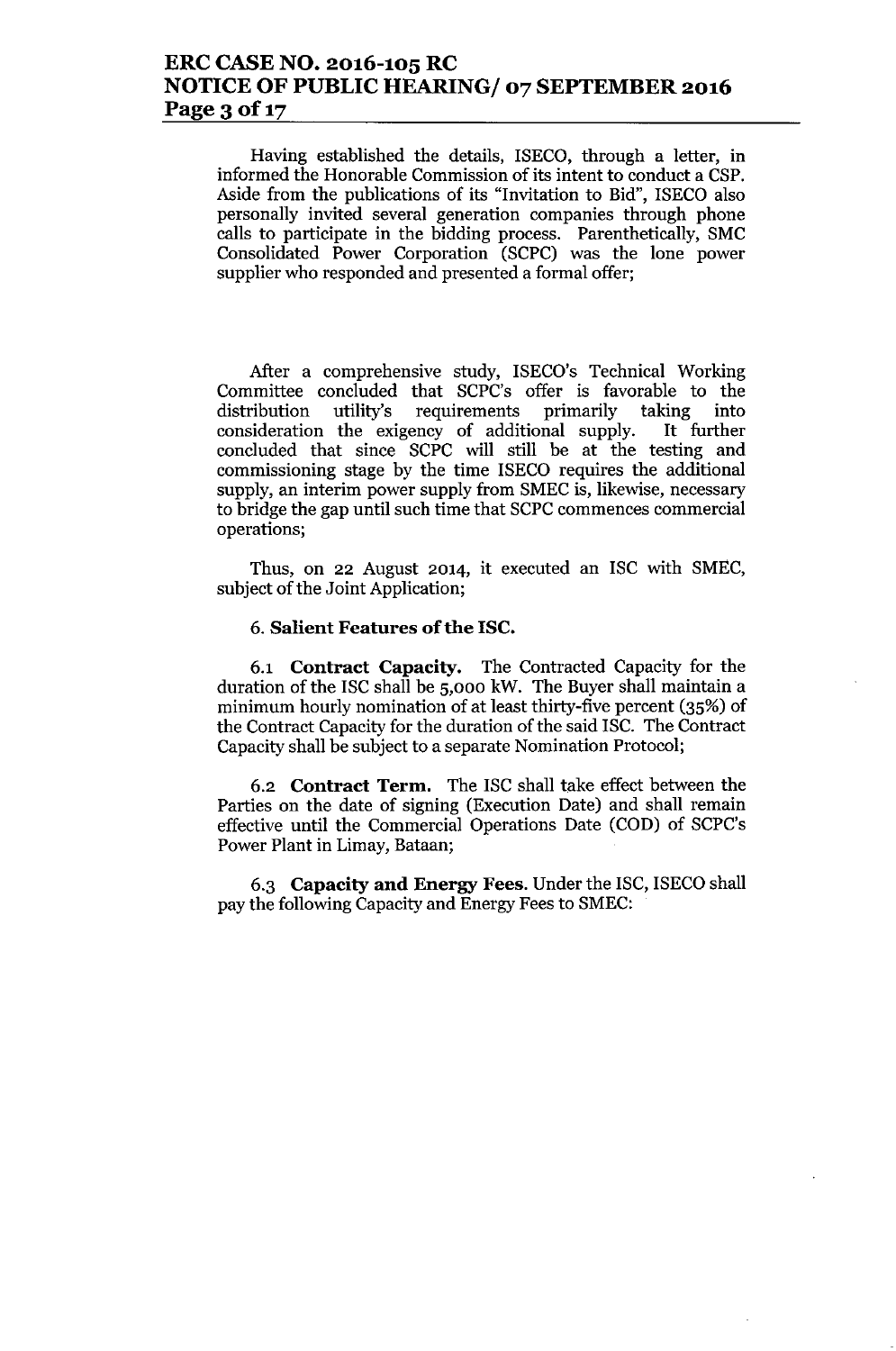#### ERC CASE NO. 2016-105 RC NOTICE OF PUBLIC HEARING/ 07 SEPTEMBER 2016 Page 4 of 17

|                                              | 455             | <b>B</b> is N     | 50.3 Det<br><b>並従</b> に |                        | 2-624 EBP4<br>お髪 き お屋具 |                   | 7.1.2.2                  | $B_1$ , $T = 1$ | New P. H. M. K. K<br>8.3.3 | is a-M<br>2.34       | $3 - 2 - 16$<br>1.685 | $\mathcal{H} \times \mathcal{H}$<br>50-14 | 25.0d M<br>$H^{\ast}$ and | $36 - 60 = 14$<br>25 Dec 13 |
|----------------------------------------------|-----------------|-------------------|-------------------------|------------------------|------------------------|-------------------|--------------------------|-----------------|----------------------------|----------------------|-----------------------|-------------------------------------------|---------------------------|-----------------------------|
| fates Schedule                               |                 |                   |                         |                        |                        |                   |                          |                 |                            |                      |                       |                                           |                           |                             |
| <b><i>CUACTY FEES</i></b>                    |                 |                   |                         |                        |                        |                   |                          |                 |                            |                      |                       |                                           |                           |                             |
| At Marchy Capacity Payment (Datas Portion)   | Profili do      | 39.329            | 3.1.5733                | <b>151434</b>          | 32.309                 |                   | 362.9510                 | 383.7136        | <b>ISL4783</b>             | <b>KLN5</b>          | 356.0157              | 55,726                                    | 367,5550                  | 38300                       |
| Al Mostin Capacity Payment (Local Portion)   | Profiti alo     | <b>SMAKE</b>      | 15.GH                   | 179.4701               | 851.343                |                   | ಮಾ                       | 5011777         | 纵驱                         | 931717               | 9051779               | 900.0052                                  | \$30.0036                 | 936612                      |
| Horizh Fred Operation and Markettance<br>Ы   | Rollwab         | 10,1330           | 1063330                 | 106,3330               | 105.3330               |                   | 10.3330                  | 1063830         | 105,5330                   | 105,530              | 105,3230              | 105,430                                   | 1053230                   | 1063830                     |
|                                              |                 | 1,360,3708        | 13624957                | 1.47.265               | 365.7682               |                   | 1,361130                 | 1371.0703       | 1,367.668                  | 1,375.4022           | 1371576               | 1,171,1778                                | 1,371.9515                | 1,743672                    |
| EXERGY FEES                                  |                 |                   |                         |                        |                        |                   |                          |                 |                            |                      |                       |                                           |                           |                             |
| C folke                                      | <b>Hofish</b>   | 1.37              | 1897                    | 16.72                  | imn                    |                   | 2872                     | 10372           | 1.371                      | 1017                 | 20372                 | 107                                       | 1.0372                    | 1877                        |
| 01 Variable 0&M (Docar Porton)               | <b>Hoftish</b>  | <b>LISK</b>       | 0.006                   | MM.                    | 0.00%                  |                   | <b>LISX</b>              | 0.06.6          | 0.626                      | 40575                | 0.0525                | 0.00%                                     | 0.0525                    | 1053                        |
| 02 Yadaki 03M(lacal Potos)                   | <b>Holtish</b>  | 0.0083            | 0.003                   | <b>ADER</b>            | 0.003                  |                   | LDB3                     | 0.000           | 0.083                      | <b>LOOKS</b>         | 0.0033                | 6003                                      | cms                       | 0.003                       |
|                                              |                 | 2.100             | 1,100                   | 1101                   | 2.1031                 |                   | 2,1031                   | 1101            | 1.181                      | 2,1031               | 21031                 | 21001                                     | 2.103                     | 11031                       |
|                                              |                 | 83.44             | 25785-25                | Zoleo 5                |                        | MAND ENGIN HARD   |                          |                 | $R = 15$                   | $2 - 15$             | $2 - 4 - 5$           | 246.5                                     | 25-01-15                  | $2 - 3 - 5$                 |
|                                              | ĥ,              | 5.1.15            | 64.DB                   | $25 - 15$              | $5 - 3$                |                   | $5 - 1 - 3$              | $7 - 15$        | 3.15                       | $134.4 - 15$         | 1.57.5                | ڈ بارا                                    | $25 - 3 - 15$             | 75 Sec. 25                  |
| <b>Raus Schedule</b><br><b>OUACTY FES</b>    |                 |                   |                         |                        |                        |                   |                          |                 |                            |                      |                       |                                           |                           |                             |
| Al Month Capadiy Payzent (Collar Partico)    | Rojin-lib       | 43.746            | 435.5275                | 43133                  | (31.1)                 |                   | 61.1911                  | 439.6854        | 40428                      | 41.7313              | <b>HILLIA</b>         | 40.877                                    | 40.697                    | 44554                       |
| A2 Martin Capacity Payment (Local Portion)   | -Romhad Libija) |                   | LB11557                 | 1,016.4105             | 1.05.025               |                   | 1.031.746                | 1,31,9197       | 1.033.6430                 | 100.017              | 1012543               | 1.038.050                                 | 10452361                  | 1005558                     |
| B Martin Fixed Operation and Mainteraine     |                 | Hayiwad 106.1830  | 105,330                 | 106333                 | 106.3830               |                   | 10,330                   | 106.3330        | 106.330                    | 105.3830             | 106.000               | 106.3030                                  | 10.383                    | 1063830                     |
|                                              |                 | 1,572.634         | 1,575.0662              | 1,50,152               | -1219-2133             |                   | 1,576.0204               | 156331          | 1580.518                   | 156360               | 1,907.12              | 1,537,3357                                | 1,55,3133                 | 1,918792                    |
| <b>ELEASY FEES</b>                           |                 |                   |                         |                        |                        |                   |                          |                 |                            |                      |                       |                                           |                           |                             |
| C Fullbre                                    | Politica        | 1.90              | LIKI                    | 1393                   | 1.943                  |                   | 156                      | 1993            | 1.90                       | LSN3                 | 1993                  | 1593                                      | 1,993                     | 1943                        |
| 01 Vatable 08M (Dolar Portion)               | <b>Refina</b>   | 053               | 0.0526                  | 0.056                  | 0.526                  |                   | 1.05%                    | 0.0676          | 0.05%                      | 0.0525               | 0.0676                | 0056                                      | 00036                     | 1053                        |
| 02 Volable O&M (Local Person)                | Hphnh           | arn               | 0.000                   | 0.0033                 | ama                    |                   | tms)                     | aans            | 0.003                      | 0,008                | 0003                  | 0003                                      | 0.000                     | 0.003                       |
|                                              |                 | 289               | 2652                    | 1052                   | 2.052                  |                   | 1061                     | 1052            | 1,652                      | 1,055                | 2052                  | 2062                                      | Χ6Σ⊿                      | 1851                        |
| BASE PROCES:                                 |                 |                   | Serbert 2012            |                        |                        |                   |                          |                 |                            |                      |                       |                                           |                           |                             |
| Gobal Coal New Castle Price Index            | <b>USDINIT</b>  |                   | 81.0                    |                        |                        |                   |                          |                 |                            |                      |                       |                                           |                           |                             |
| <b>FORDI Lite</b>                            | maso            |                   | 110                     |                        |                        |                   |                          |                 |                            |                      |                       |                                           |                           |                             |
| US Consomer Poice Index (1982-84=100)        | ĥм              |                   | 231.417                 |                        |                        |                   |                          |                 |                            |                      |                       |                                           |                           |                             |
| Philippine Consumer Price Index (2006=100)   | Rec             |                   | 131.0                   |                        |                        |                   |                          |                 |                            |                      |                       |                                           |                           |                             |
|                                              |                 |                   | tenary 1994             |                        |                        |                   |                          |                 |                            |                      |                       |                                           |                           |                             |
| lagon Eugent Mace Inden                      | <b>Red</b>      |                   | 蛀弱                      |                        |                        |                   |                          |                 |                            |                      |                       |                                           |                           |                             |
| US Export Price Inscr                        | Red             |                   | 91.73                   |                        |                        |                   |                          |                 |                            |                      |                       |                                           |                           | ANN                         |
| Europe Export Mate Index                     | Reed            |                   | 12957                   |                        |                        |                   |                          |                 |                            |                      |                       |                                           |                           |                             |
| Rétail Price Index - Metro Manila (2000=100) | Revi            |                   | 75.90                   |                        |                        |                   |                          |                 |                            |                      |                       |                                           |                           |                             |
|                                              |                 | č.r.s             | $-2^{n-1}$              | と接近                    | 建进                     | 3.5               | A Selection              | 1.11            | $\sim$                     | 35. 35               | 感恩                    | 30                                        | X., S                     |                             |
|                                              | h.              | $E = 1$           | 34.5                    | 3 h 3                  | 34-5 3255              |                   | 表示的                      | 30.55           | 24,55                      | $-55 - 5$            | 36:15                 | $\ddot{\omega}$ and                       | 2.94%                     |                             |
| kaastelee                                    |                 |                   |                         |                        |                        |                   |                          |                 |                            |                      |                       |                                           |                           |                             |
| <b>OUNITY FES</b>                            |                 |                   |                         |                        |                        |                   |                          |                 |                            |                      |                       |                                           |                           |                             |
| Ai Modify Cassoly Payzent Dollar Portion)    | <b>Recover</b>  | 45319             | 451313                  | 455197                 | 40.TXB                 | 化强                | 49.115                   | <b>FAIG1</b>    | 6179                       | 61.10                | 152.512               | 43.912                                    | 6693                      |                             |
|                                              |                 |                   |                         |                        |                        |                   |                          |                 | 109.792                    | 1091155              | 1055357               |                                           | 1061076 1069.005          |                             |
| A2 MacCity Capecia Perseal (Local Portico)   | Prayna 108775   |                   | LOUISE                  | 119722                 | 1.63.833               | 100000            | 106260                   | 1.52024         |                            |                      |                       |                                           |                           |                             |
| 6 North Red Opertion not Materian a          | <b>Andre</b>    | 1063530<br>Loage. | 105.3030<br>URIN)       | <b>IX330</b><br>133599 | 16.KX<br>1.00.0%       | 10,330<br>LELLESS | 105,330<br><b>TITTEL</b> | 1053230         | 15.230<br>160553 16157571  | 19.331<br>1,011,1137 | 抓取<br>LCLUZE)         | 105,300<br>10358                          | 1053530<br>ណ្ណយ           |                             |
| <b>ENERGY FEES</b>                           |                 |                   |                         |                        |                        |                   |                          |                 |                            |                      |                       |                                           |                           |                             |
| (idhe                                        | 所斷              | 2015              | 2015                    | 116                    | 2015                   | 1MG               | 105                      |                 | 2015                       | 2015                 | 瑯<br>2045             | 2014                                      | 2015                      |                             |
|                                              |                 |                   |                         |                        |                        |                   |                          |                 |                            |                      |                       |                                           |                           |                             |
|                                              |                 |                   |                         |                        |                        |                   |                          |                 |                            |                      |                       |                                           |                           |                             |
| 01 Vidde 05MDdarPatod                        | 馬橋              | uss               | en X                    | LCX                    | œ                      | oncy.             | <b>ODEXE</b>             |                 | AÁCS                       | OC 6                 | ùЖ<br><b>LOCY</b>     | <b>MSS</b>                                | OC 76                     |                             |
| 02 Yadade 0834 [total Porfor]                | Protti:         | QUO3              | ANCS)                   | 0.UB                   | <b>LING</b>            | 0 <b>m</b>        | ùŒ,                      |                 | <b>LICE</b>                | ùш                   | ODRI                  | LOS.<br>咖                                 | u 3<br>183                |                             |

 $\begin{array}{c}\n\epsilon \\
\epsilon\n\end{array}$ 

 $\ddot{\cdot}$ 

6.4 Adjustment Formula. The Capacity and Energy Fees are subject to monthly adjustments based on the following formula and indices (Annex II-A of the ISC):

## Capacity Fees

Monthly Capacity Payment (Dollar Portion converted to PhP):

|              | <b>FOREX</b> <sub>C</sub> |
|--------------|---------------------------|
| PhP/kW-month | <b>FOREX B</b>            |

Where: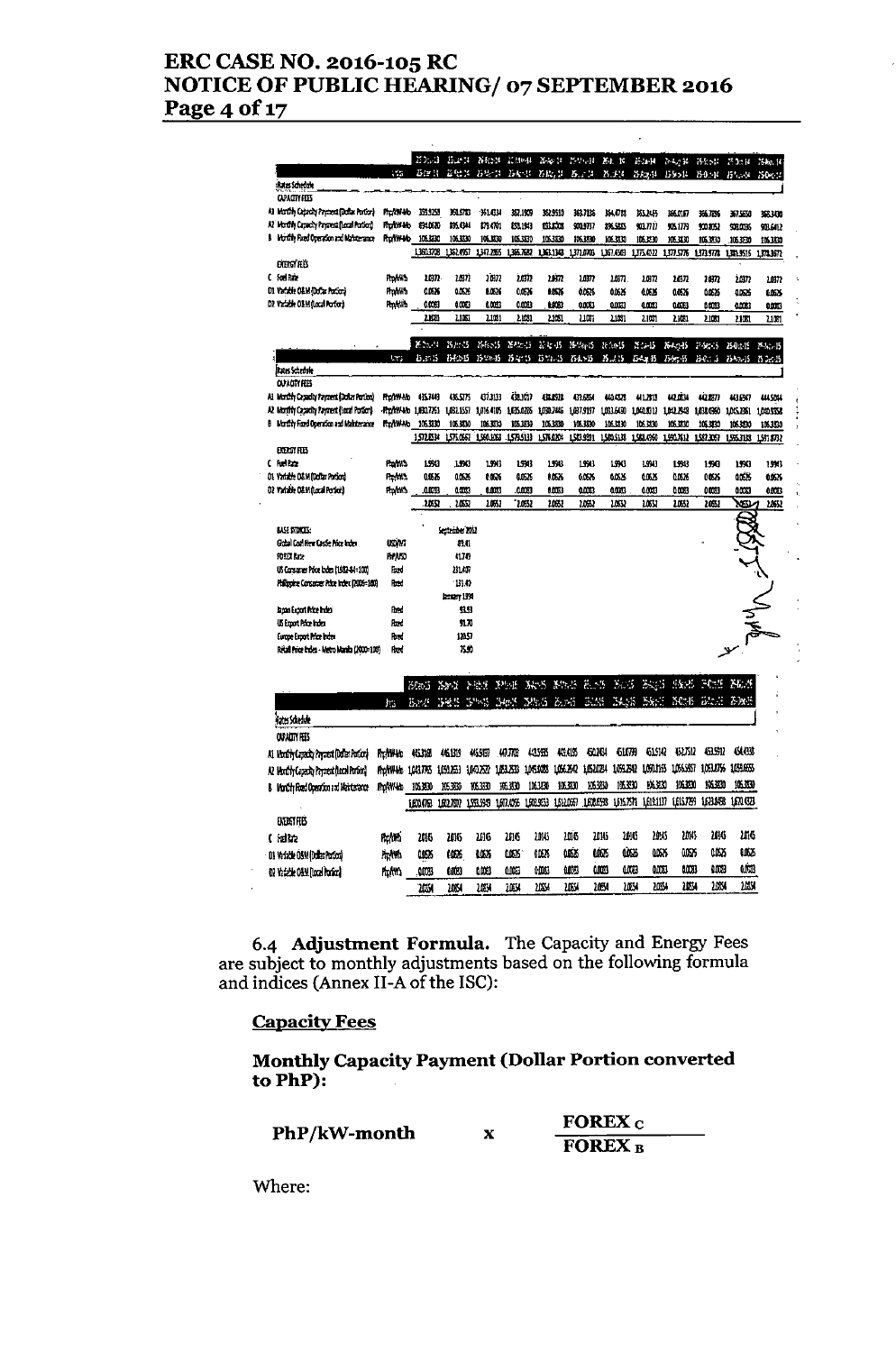# ERC CASE NO. 2016-105 RC NOTICE OF PUBLIC HEARING/ 07 SEPfEMBER 2016 Page 5 of 17

FOREXc = Average of the daily exchange rate of the Philippine Peso to the US Dollar, as posted by the *Bangko Sentral ng Pilipinas* (BSP) for the calendar month within which the start of the current Billing Period occurs

**FOREX**<sub>B</sub> = 41.749 PhP/USD

Monthly Capacity Payment (Local Portion in PhP):

 $PhP/kW-Month$  = No Indexation

Monthly Fixed Operations and Maintenance:

|                |  | PHIL CPI <sub>C</sub> |
|----------------|--|-----------------------|
| PhP/kW-month x |  | PHIL CPI B            |

Where:

PHILCPI<sub>C</sub> = Consumer Price Index (CPI) for All Income Households in the Philippines - All Items  $(2006 = 100)$ , as posted by the Philippine National Statistics Office (NSO) for the calendar month within which the start of the current Billing Period occurs

PHIL CPI $_B$  = 131.40

Energy Fees

Fuel Rate:

| PhP/kWh<br>$\mathbf x$  | Global Coal<br>Newcastle c<br><b>Global Coal</b> | $\boldsymbol{x}$ FOREX $\boldsymbol{c}$<br>FOREX <sub>B</sub>                                                                                                                                           |
|-------------------------|--------------------------------------------------|---------------------------------------------------------------------------------------------------------------------------------------------------------------------------------------------------------|
|                         | Newcastle <sub>B</sub>                           |                                                                                                                                                                                                         |
| Where:                  |                                                  |                                                                                                                                                                                                         |
| Global Coal Newcastle c |                                                  | = Fuel Cost Index in USD/MT<br>based on the Global Coal<br>Newcastle posting representing<br>the average index for the calendar<br>month within which the start of<br>the current billing Period occurs |
| Global Newcastle B      |                                                  | $= 89.41$ USD/MT                                                                                                                                                                                        |
| FOREX <sub>c</sub>      |                                                  | = Average of the daily exchange<br>rota of the Philinning Peso to the                                                                                                                                   |

rate of the Philippine Peso to the US Dollar, as posted by the BSP for the calendar month within which the start of the current Billing Period occurs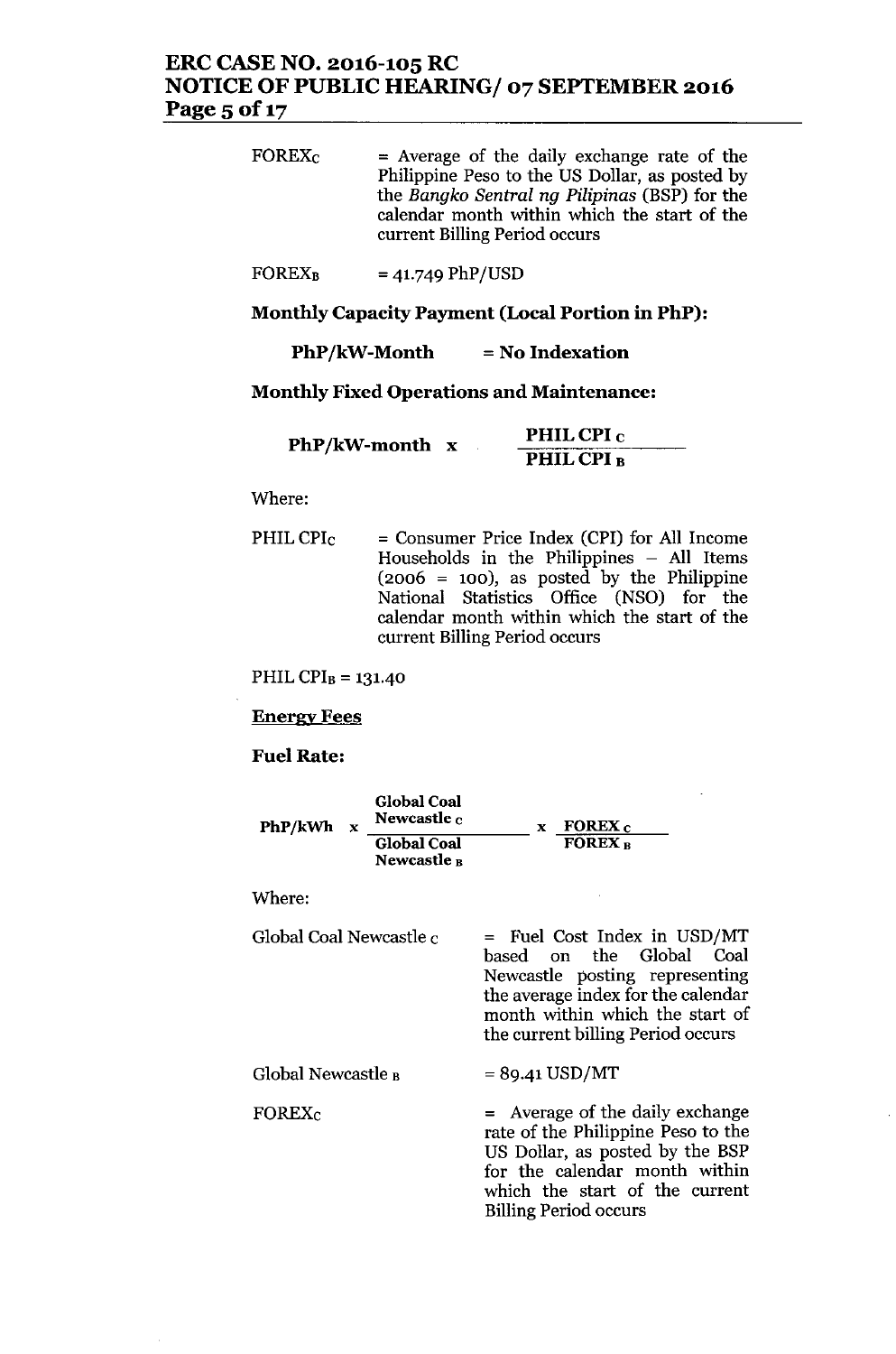#### **ERC CASE NO. 2016-105 RC NOTICE OF PUBLIC HEARING/ 07 SEPTEMBER 2016 Page 6** of 17

| <b>FOREX<sub>B</sub></b>  |                                           | $=41.749$ PhP/USD                                                                                                                                                                                                                     |
|---------------------------|-------------------------------------------|---------------------------------------------------------------------------------------------------------------------------------------------------------------------------------------------------------------------------------------|
|                           | <b>Variable O&amp;M (Dollar Portion):</b> |                                                                                                                                                                                                                                       |
|                           |                                           | PhP/kWh $x$ FOREX $c$ $x$ EPI AVE<br><b>FOREX B</b>                                                                                                                                                                                   |
| Where:                    |                                           |                                                                                                                                                                                                                                       |
| <b>FOREX</b> <sub>C</sub> |                                           | $=$ Average of the daily exchange<br>rate of the Philippine Peso to the<br>US Dollar, as posted by the BSP<br>for the calendar month within<br>which the start of the current<br><b>Billing Period occurs</b>                         |
| <b>FOREX<sub>B</sub></b>  |                                           | $= 41.749$ PhP/USD                                                                                                                                                                                                                    |
| EP <sub>IAVE</sub>        |                                           | = Average Export Price Index<br>(EPI) for US, Japan and Europe                                                                                                                                                                        |
|                           |                                           | $JI_C/JI_B$ + (USI <sub>C</sub> /USI <sub>B</sub> ) +<br>$(EI_C/EI_B)]/3$                                                                                                                                                             |
| Where:                    |                                           |                                                                                                                                                                                                                                       |
| $_{\rm JIc}$              |                                           | $=$ Japan EPI six (6) months<br>immediately preceding<br>the<br>adjustment date, taken from the<br>International Financial Statistics<br>(IFS) published by the<br>International Monetary Fund<br>(MF)                                |
| $JI_B$                    |                                           | $= 93.93$                                                                                                                                                                                                                             |
| USIc                      |                                           | EPI $six$ (6) months<br>$=$ US<br>immediately preceding<br>the<br>adjustment date, taken from the<br>IFS published by the IMF                                                                                                         |
| $USI_B$                   |                                           | $= 91.70$                                                                                                                                                                                                                             |
| $\rm{EI}_C$               |                                           | = EPI of a European country<br>agreed between the IPP Counter<br>Party and the IPP and notified to<br>the Administrator six (6) months<br>immediately preceding<br>the<br>adjustment date, taken from the<br>IFS published by the IMF |
| $EI_B$                    |                                           | $= 120.57$                                                                                                                                                                                                                            |

**Variable O&M(Local Portion):**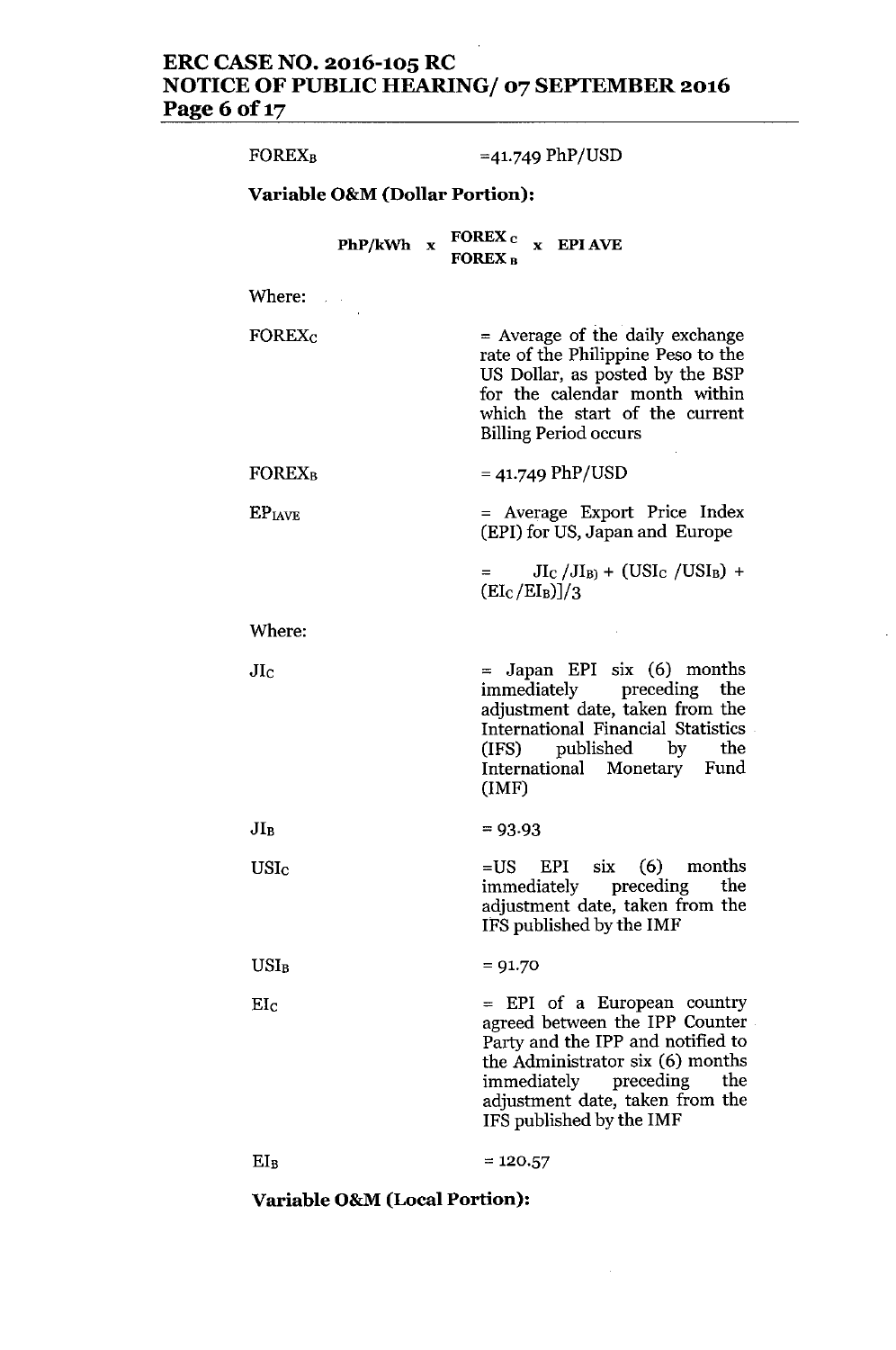# ERC CASE NO. 2016-105 RC NOTICE OF PUBLIC HEARING/ 07 SEPTEMBER 2016 Page 7 of 17

### PhP/kWh  $\rm\,x \,$   $\rm\,$   $\rm\,$   $\rm\,$   $\rm\,$   $\rm\,$   $\rm\,$   $\rm\,$ RPI 1

Where:

RPIc

 $\frac{1}{2}$  ,  $\frac{1}{2}$  ,

=Retail Price Index for All Items (2000=100) in Metropolitan Manila six (6) months immediately preceding the adjustment date, as published by the NSO

#### **RPIB**

#### =75.90

#### Base Indices:

| <b>Particulars</b>            | September 2012      |         |
|-------------------------------|---------------------|---------|
| Global Coal Newcastle Price   | USD/MT              | 89.41   |
| Index                         |                     |         |
| <b>FOREX Rate</b>             | PhP/USD             | 41.749  |
| US CPI (1982-84=100)          | Fixed               | 231.407 |
| Philippine $CPI$ $(2006=100)$ | Fixed               | 131.40  |
|                               |                     |         |
|                               | <b>January 1994</b> |         |
| Japan EPI (2010=100)          | Fixed               | 93.93   |
| US EPI (2010=100)             | Fixed               | 91.70   |
| Europe EPI (2005=100)         | Fixed               | 120.57  |
| Retail Price Index - Metro    | Fixed               | 75.90   |
| Manila (2000=100)             |                     |         |

6.5 Other Charges. The Buyer shall bear all other costs and charges including but not limited to transmission line losses, line rental, site specific loss adjustments, and adjustments for mustrun units, among others;

6.6 Discounts. The Seller provides for both Prompt Payment Discount (PPD) and Collection Efficiency Discount (CED);

a) PPD. The Buyer may avail of the PPD equivalent to three percent (3%) of the total of the Capacity and Energy Fees components of the current power bill, provided that:

i. The Buyer has no arrears from previous power billings including the Security Deposit or any unpaid charges or penalties including VAT;

ii. The Buyer has submitted all necessary Bureau of Internal Revenue (BIR) Tax Certificates for all taxes withheld;

iii. The Buyer pays the power bill in full on or before the 10<sup>th</sup> day of the calendar month following the current Billing Period; and

iv. The Buyer complies with other policies and procedures as may be required by the Seller, subject to prior notification by the Seller to the Buyer;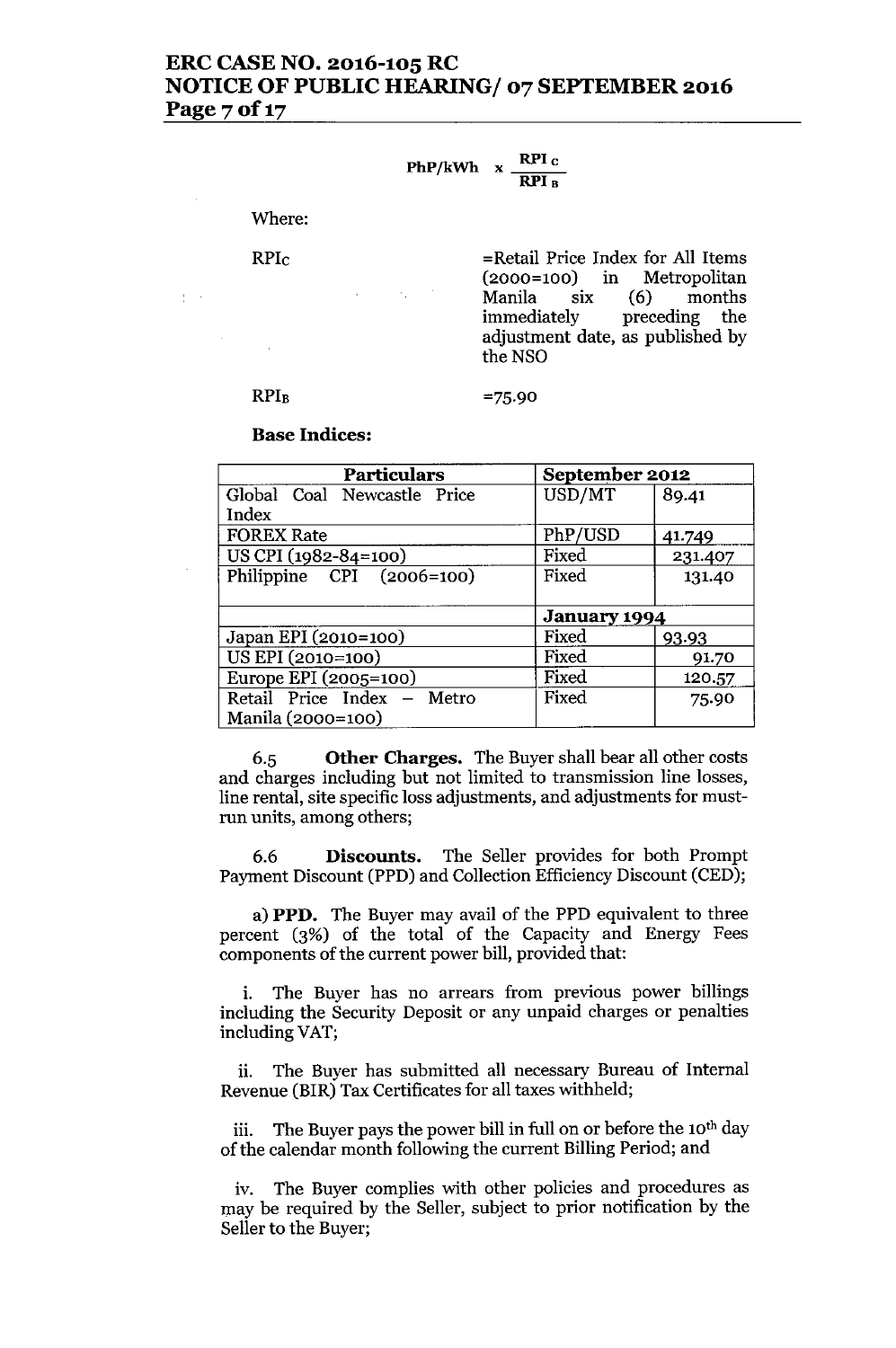| <b>Collection Efficiency Levels</b> | Discount, PhP/kWh |
|-------------------------------------|-------------------|
| Below 65%                           | None              |
| 66% to 75%                          | 0.05              |
| 76% to 85%                          | 0.10              |
| 86% to 95%                          | 0.15              |
| 96% and above                       | 0.20              |

b) **CED.** The Buyer shall be entitled to the following CED:

In order for the Buyer to avail of the CED, it must comply with the following conditions:

i. The Buyer has no outstanding obligations to the Seller from previous power bills including VAT;and

ii. The Buyer shall submit to the Seller: a copy of its Monthly Financial and Statistical Report (MFSR)/Collection Efficiency Report signed by its Finance Manager and General Manager, stamped "received" by the NEA; Audited Financial Statements (AFS) stamped "received" by the BIR (to be submitted to the Seller within three (3) calendar days from receipt of the BIR; zero (0) rated VAT certificates as updated monthly; and a duly accomplished CEDAvailment Form; and

6.7 **Outages.** The Seller shall not be obligated to deliver energy from the Power Plant during the Annual Outage Allowance of one thousand six hundred eighty (1,680) cumulative outage hours;

The Seller shall be allowed an additional Major Maintenance Outage Allowance of seven hundred twenty (720) cumulative outage hours once every five (5) years reckoned from the most recent Major Maintenance of each Unit of the Power Plant. The Seller is not obligated to deliver energy from the said Power Plant during the said Major Maintenance Outage;

Unutilized Outage Allowance or Major Maintenance Outage hours shall not be carried forward to any subsequent Contract Year; and

6.8 **Replacement Power.** To ensure the uninterrupted supply of energy to the Buyer during the Annual Outage Allowance or Major Maintenance Outage hours, the Seller may procure replacement energy from other sources, the cost of which shall be passed-on to the Buyer;

#### **Rate Impact on ISECO's Overall Generation Rate**

7. The indicative rate impact on ISECO's overall generation rate with and without the supply from SMEC are as follows:

| <b>PERIOD</b> | <b>WITHOUT SMEC</b><br>(PHP/KWH) | <b>WITH SMEC</b><br>(PHP/KWH) | <b>INCREASE/</b><br>(DECREASE)<br>(PHP/KWH) |
|---------------|----------------------------------|-------------------------------|---------------------------------------------|
| April 2014    | 7.712                            | 6.146                         | 1.566                                       |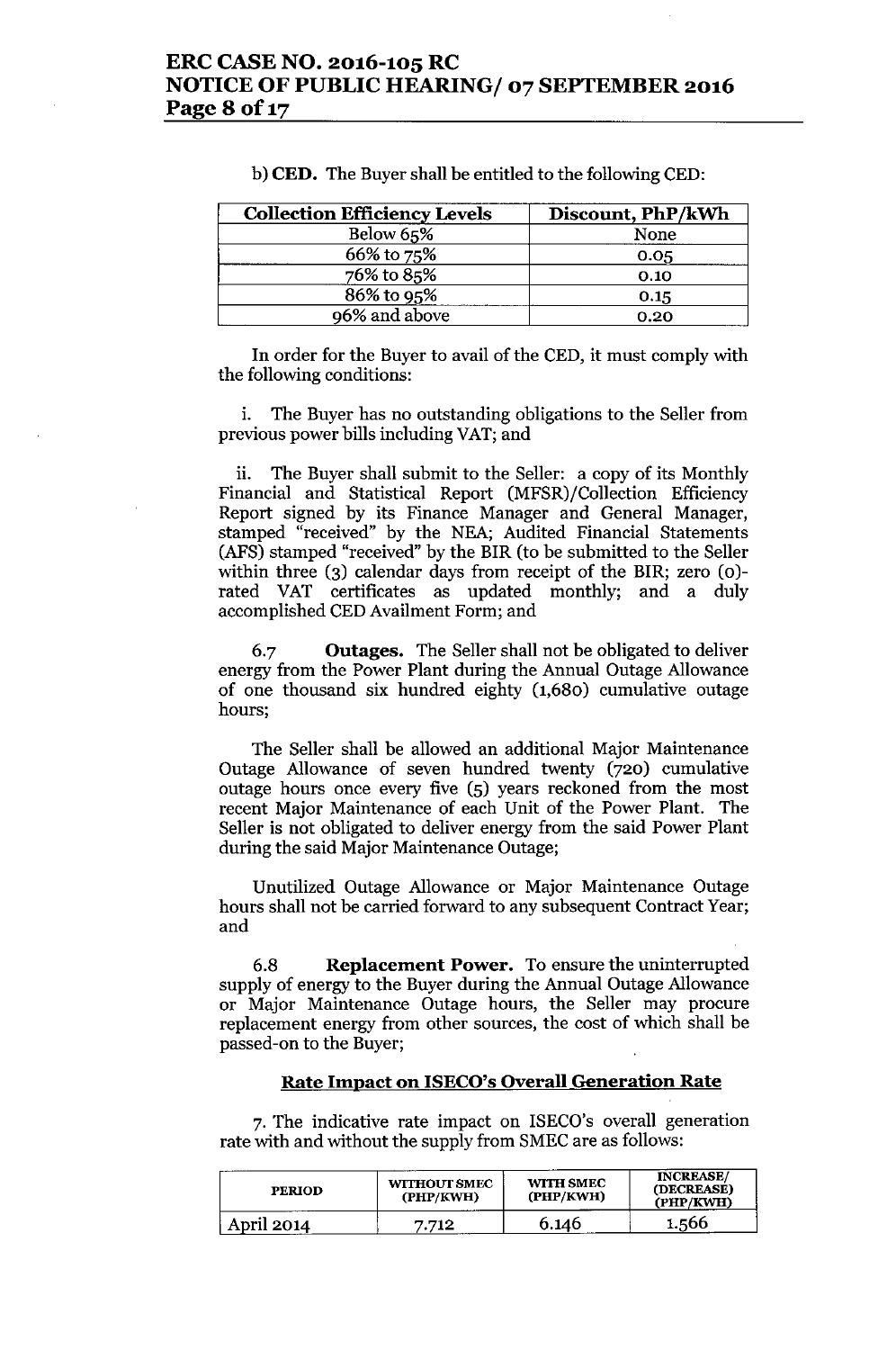# **ERC CASE NO. 2016-105 RC NOTICE OF PUBLIC HEARING/ 07 SEPTEMBER 2016 Page 9 of 17**

| May 2014             | 5.143        | 4.510 | 0.634   |
|----------------------|--------------|-------|---------|
| June 2014            | 5.092        | 4.454 | 0.638   |
| July 2014            | 5.874        | 5.231 | 0.643   |
| August 2014          | 5.293        | 4.798 | 0.495   |
| September 2014       | 5.133        | 4.667 | 0.466   |
| October 2014         | 5.001        | 4.623 | 0.378   |
| November 2014        | 4.089        | 4.112 | (0.024) |
| December 2014        | <u>3.087</u> | 3.401 | (0.314) |
| January 2015         | 3.504        | 3.609 | (0.105) |
| <u>February 2015</u> | 5.272        | 4.991 | 0.281   |
| Mar 2015             | 5.441        | 5.156 | 0.285   |
| April 2015           | 3.996        | 4.236 | (0.240) |
| <b>May 2015</b>      | <u>4.338</u> | 4.297 | 0.041   |
| June 2015            | 4.829        | 4.452 | 0.377   |
| <b>July 2015</b>     | 5.296        | 4.525 | 0.771   |
| August 2015          | <u>4.657</u> | 4.517 | 0.140   |
| September 2015       | 3.884        | 4.074 | (0.189) |
| October 2015         | 3.636        | 3.894 | (0.258) |
| November 2015        | 4.030        | 4.231 | (0.201) |
| December 2015        | 4.034        | 4.296 | (0.262) |
| January 2016         | 4.016        | 4.416 | (0.400) |
| February 2016        | 2.978        | 3.179 | (0.201) |

| <b>PARTICULARS</b>                              | <b>KWH</b>  | <b>AMOUNT</b><br>(PHP) | <b>AVERAGE</b><br><b>RATE</b><br>(PHP/KWH) |
|-------------------------------------------------|-------------|------------------------|--------------------------------------------|
| <b>Total Energy</b><br>Purchased                | 482,444,644 |                        |                                            |
| <b>Generation Charge</b><br><b>Without SMEC</b> |             | 2,231,678,265.52       | 4.626                                      |
| Generation Charge<br>With SMEC                  |             | 2,136,137,642.18       | 4.428                                      |
| <b>Reduction in</b><br><b>Generation Rate</b>   |             | 95,540,623.34          | (0.198)                                    |

8. **Environmental Compliance Certificate (ECC).** On 8 November 2004, the Department of Environment and Natural Resources (DENR) issued an ECC with Reference No. 9406-003- 206 to Pangasinan Electric Corporation (PEC) for the 1,200 MW Sual Coal-fired Power Project located at Sitios Bangayao, Buyog and Pao of Barangay Pangascasan, Sual, Pangasinan covering 280 hectares land area;

9. **Board of Investments (BOI) Certificate.** On 26 January 2011, the Power Plant Project was registered with the BOI which issued Certificate of Registration No. 2011-024;

10. **Certificate of Compliance (COC).** On 20 April 2009, the Honorable Commission issued a COC registered under the name of Team Sual for its 1,294 MW Coal-Fired Thermal Power Plant. The said COC was a renewal of the previously issued COC on 17 December 2003 under the name of the power plant's former owner, Mirant Sual Corporation.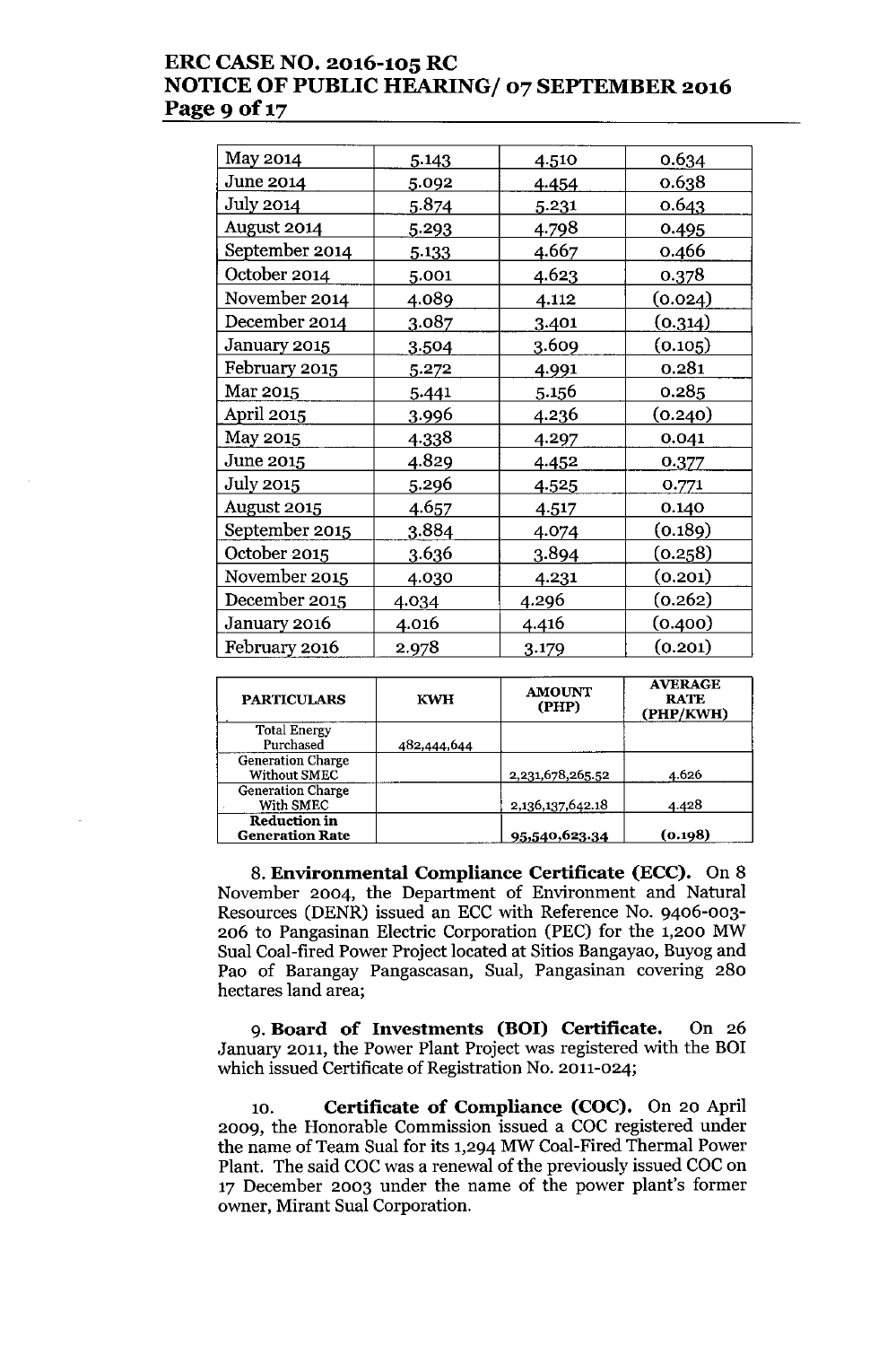# **Compliance with the Pre-filing Requirements**

11. Copies of the foregoing documents and/c information are attached to the Joint Application as annexes and made integral parts hereof:

| Annex               | Documents/Information                                                         |
|---------------------|-------------------------------------------------------------------------------|
| A                   | <b>SMEC's Articles of Incorporation</b>                                       |
| B                   | SMEC's Certificate of Registration issued                                     |
|                     | by the Securities and Exchange                                                |
|                     | Commission (SEC)                                                              |
| $\overline{C}$      | <b>SMEC's Latest General Information Sheet</b>                                |
|                     | (GIS)                                                                         |
| D                   | SMEC's Certificate of Registration with                                       |
|                     | the BOI                                                                       |
| E                   | ECC issued by the DENR for the Sual                                           |
|                     | <b>Coal-Fired Thermal Power Plant</b>                                         |
| $\mathbf F$         | ISC entered into by and between ISECO                                         |
|                     | and SMEC                                                                      |
| <b>G</b> and Series | Details of the ISC:                                                           |
|                     |                                                                               |
|                     | <b>Executive Summary</b>                                                      |
|                     |                                                                               |
|                     | Sources of Funds/Financial Plans                                              |
|                     | Debt/Equity Ratio                                                             |
|                     | <b>Project Cost</b>                                                           |
|                     | Computation of Return on Investment<br>(ROI)/Weighted Average Cost of Capital |
|                     | (WACC)                                                                        |
|                     | Certification from the Bank/Lending                                           |
|                     | Institution specifying the principal                                          |
|                     | amortization, term and interest during                                        |
|                     | the cooperation period of the loan                                            |
|                     | agreement                                                                     |
|                     |                                                                               |
|                     | <b>Purchased Power Rate</b>                                                   |
|                     | Breakdown of the base prices                                                  |
|                     | Sample Computation of Power Rates with                                        |
|                     | the supporting documents on the                                               |
|                     | assumptions taken                                                             |
|                     | Rate Impact Study/Simulation                                                  |
|                     | Statement of impact on the overall rates                                      |
|                     | of ISECO once the contract is approved                                        |
|                     | Basis/Rationale of indexation and level of                                    |
|                     | indexation                                                                    |
|                     |                                                                               |
|                     | Cash Flow                                                                     |
|                     | <b>Initial Costs</b>                                                          |
|                     | Breakdown of Operating and                                                    |
|                     | Maintenance expenses                                                          |
| H                   | Minimum Energy Off-take (MEOT)<br>Details of the Power Rate Calculations      |
|                     | and Financial Model (Confidential)                                            |
| I, $I-1$ and $I-2$  | Contracts for the Supply, Construction                                        |
|                     | and Supervision for the Power Plant                                           |
|                     |                                                                               |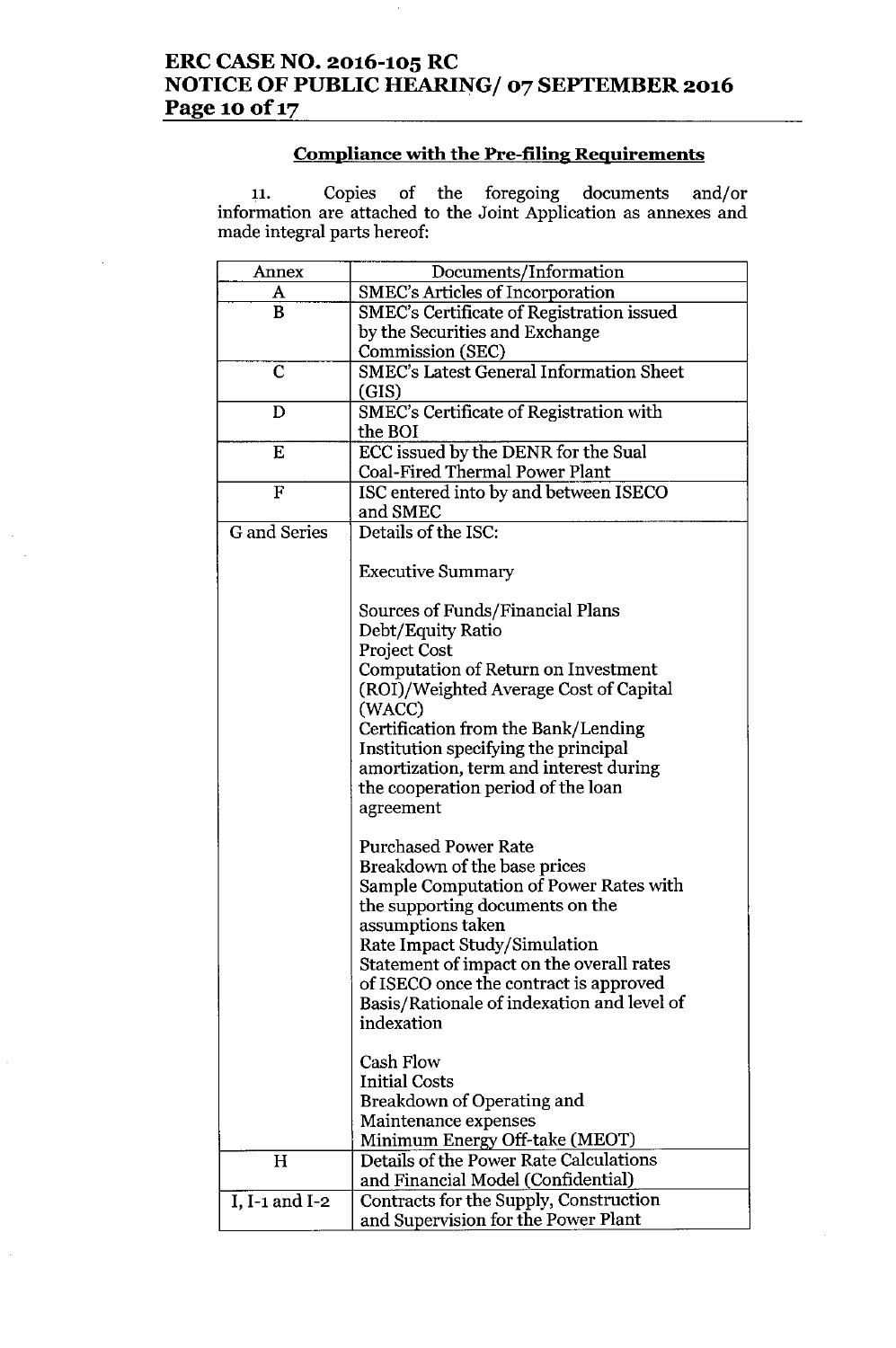# **ERC CASE NO. 2016-105 RC NOTICE OF PUBLIC HEARING/ 07 SEPTEMBER 2016 Page 11**of 17

|              | (Confidential)                              |
|--------------|---------------------------------------------|
|              | Details of the Fuel Procurement Process     |
| K            | <b>Transmission Service Agreement (TSA)</b> |
|              | between the National Grid Corporation of    |
|              | the Philippines (NGCP) and ISECO            |
| L and Series | Acknowledgment receipts by the              |
|              | Sangguniang Pambayan of Santiago, the       |
|              | Sangguniang Panlalawigan of Ilocos Sur,     |
|              | and the Sangguniang Panlungsod of           |
|              | Mandaluyong City, of copies of the Joint    |
|              | Application (including annexes)             |

12. Further, in compliance with Article VI, Sections 1 and 2 of the Honorable Commission's *Guidelines for the Recovery of Costsfor the Generation Component of the Distribution Utilities' (DU) Rates,* copies of the foregoing are, likewise, attached to the Joint Application as annexes and made integral parts hereof:

| Annex          | Documents/Information                             |
|----------------|---------------------------------------------------|
| N              | Relevant technical and economic                   |
|                | characteristics of the generation capacity,       |
|                | installed capacity, mode of operation, and        |
|                | dependable capacity                               |
| $\mathbf O$    | Costs analysis of the proposed pricing            |
|                | provisions of the ISC                             |
| P and Series   | Details of the Competitive Selection Process      |
|                | (CSP) undertaken by ISECO leading to the          |
|                | selection of SMEC as its supplier, including      |
|                | invitations to participate and submit proposals,  |
|                | Terms of Reference (TOR), proposals and/or        |
|                | tender offers received by ISECO, ISECO's          |
|                | Special Bids and Awards Committee (SBAC)          |
|                | Evaluation Report; ISECO's Board Resolution       |
|                | confirming the said SBAC Evaluation Report,       |
|                | and the Notice of Award to SMEC                   |
| Q and Series   | Details of the interconnection facility of the    |
|                | Sual Coal-Fired Thermal Power Plant               |
| $\mathbf R$    | ISECO's latest Distribution Development Plan      |
|                | (DDP) and Load Forecast Projections               |
| $\overline{S}$ | Demand Side Management (DSM) Program              |
|                | that could be implemented by ISECO if             |
|                | approved by the Honorable Commission              |
| T              | <b>SMEC's latest Audited Financial Statements</b> |
|                | (AFS), Balance Sheet, Income Statement, and       |
|                | <b>Statement of Cash Flows</b>                    |
| $T-1$          | Bank Certification of Long-term Loans,            |
|                | including Schedule of Original Loan (principal    |
|                | amount, interest payable and term of the loan)    |
|                | and Updated Balances (principal amount,           |
|                | interest payable and penalties, if any and        |
|                | remaining term of the loan)                       |
| $T-2$          | Operating Expenses for the Power Plant and        |
|                | General and Administrative Expense                |
| $T-3$          | Certification from the engine manufacturer or     |
|                | SMEC of the net heat rate in liters per kWh       |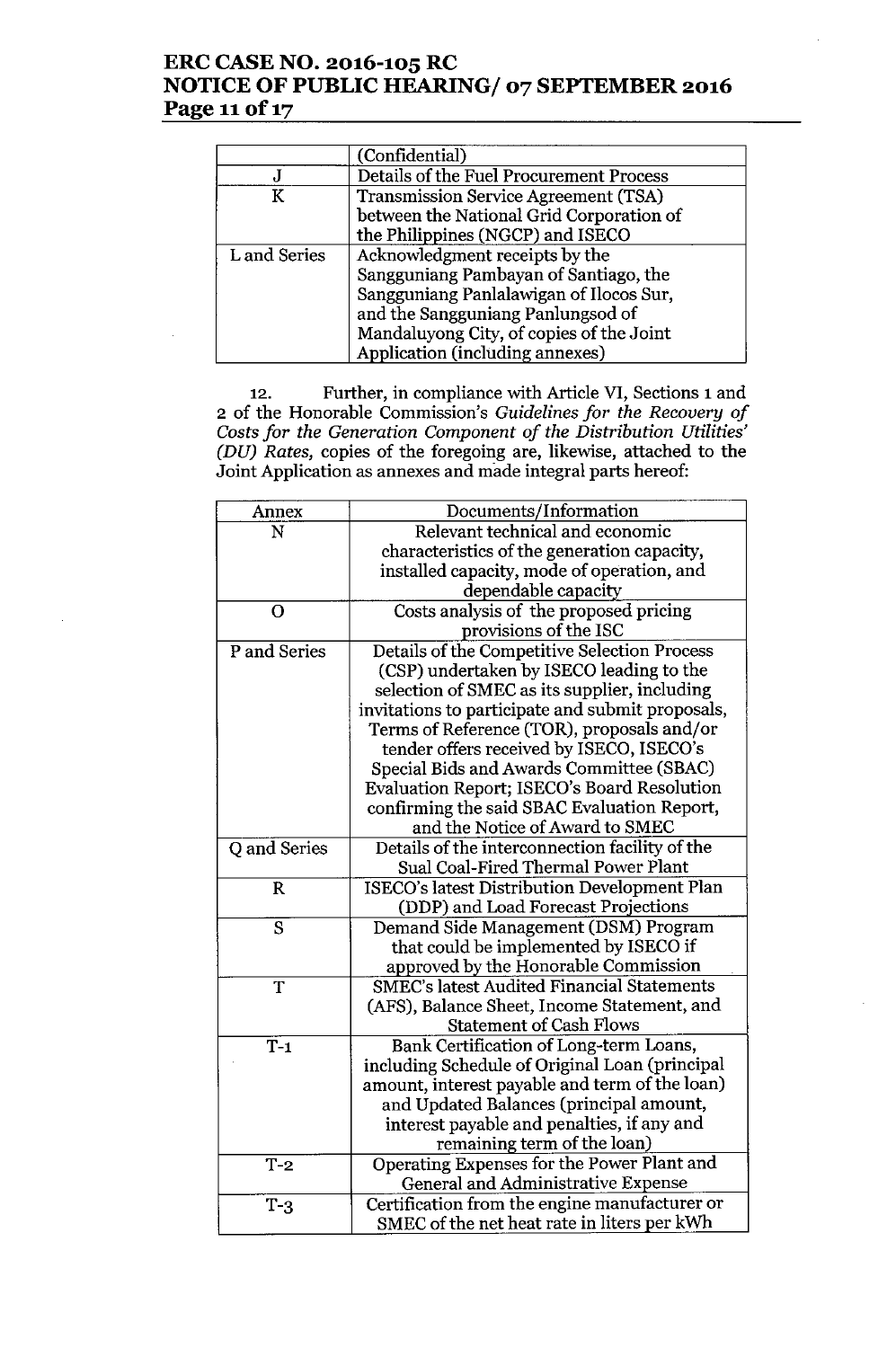## **ERC CASE NO. 2016-105 RC NOTICE OF PUBLIC HEARING/ 07 SEPTEMBER 2016** Page 12 of 17

| $T-4$ | Simulation on the number of operating units<br>necessary to meet the MEOT and/or additional<br>energy/demand requirements of ISECO |
|-------|------------------------------------------------------------------------------------------------------------------------------------|
| $T-5$ | Potential Cost (absolute amounts and<br>PhP/kWh) of Ancillary Services as and when<br>SMEC or ISECO is connected to the main grid  |
| ٠     | Judicial Affidavit in support of the motion for<br>provisional authority                                                           |

13. Furthermore, the Joint Application is consistent and in accordance with the first (1st) and fifth (5th) *"Whereas clauses"* of the Department of Energy (DOE) Circular No. 2003-12-11 which are quoted hereunder:

"WHEREAS, Section 2 of Republic Act No. 9136, also known as the Electric Power Industry Reform Act of 2001 or EPIRA, declared as a policy of the State, among others, [to ensure the quality, reliability, security and affordability of the supply of electric power;" *(first "whereas clause", Department of Energy Circular No. 2003-12-11. Underscoring supplied.)*

"WHEREAS, pursuant to Section 23 of EPIRA, all distribution utilities. as defined in the law, SHALL HAVE THE OBLIGATION TO SUPPLY ELECTRICITY IN THE LEAST COST MANNER TO ITS CAPTIVE MARKET subject to the collection of retail rate duly approved by the Energy Regulatory Commission;" *(fifth "whereas clause", ibid. Underscoring supplied.)*

14. The Joint Application is, likewise, consistent with Section 1 of the same Department Circular which declares as State policy, that:

"All distribution utilities must henceforth take cognizance and assume full responsibility to forecast, assure and contract for the supply of electric power in the respective franchise areas to meet their obligations as a distribution utility." *(Underscoring supplied.)*

15. Byway of emphasis, Resolution No. 21, Series of 2005 of the Honorable Commission dated 19 October 2005 had directed all Distribution Utilities (DUs) "to enter into future bilateral power supply contract with power producers to be subjected to a review by the Commission." *(Underscoring supplied.)*

16. The ISC with SMEC was made to ensure the continuous supply of power to ISECO and due to the former's competitive pricing structure and other favorable terms of its contract, which will redound to the benefit of the latter and its endconsumers in terms of reliable and affordable power supply;

## **Allegations in Support** ofthe **Motion for Provisional Authority**

17. ISECO and SMEC replead the foregoing allegations in support of their prayer for the immediate issuance of provisional authority, anchored on the following grounds: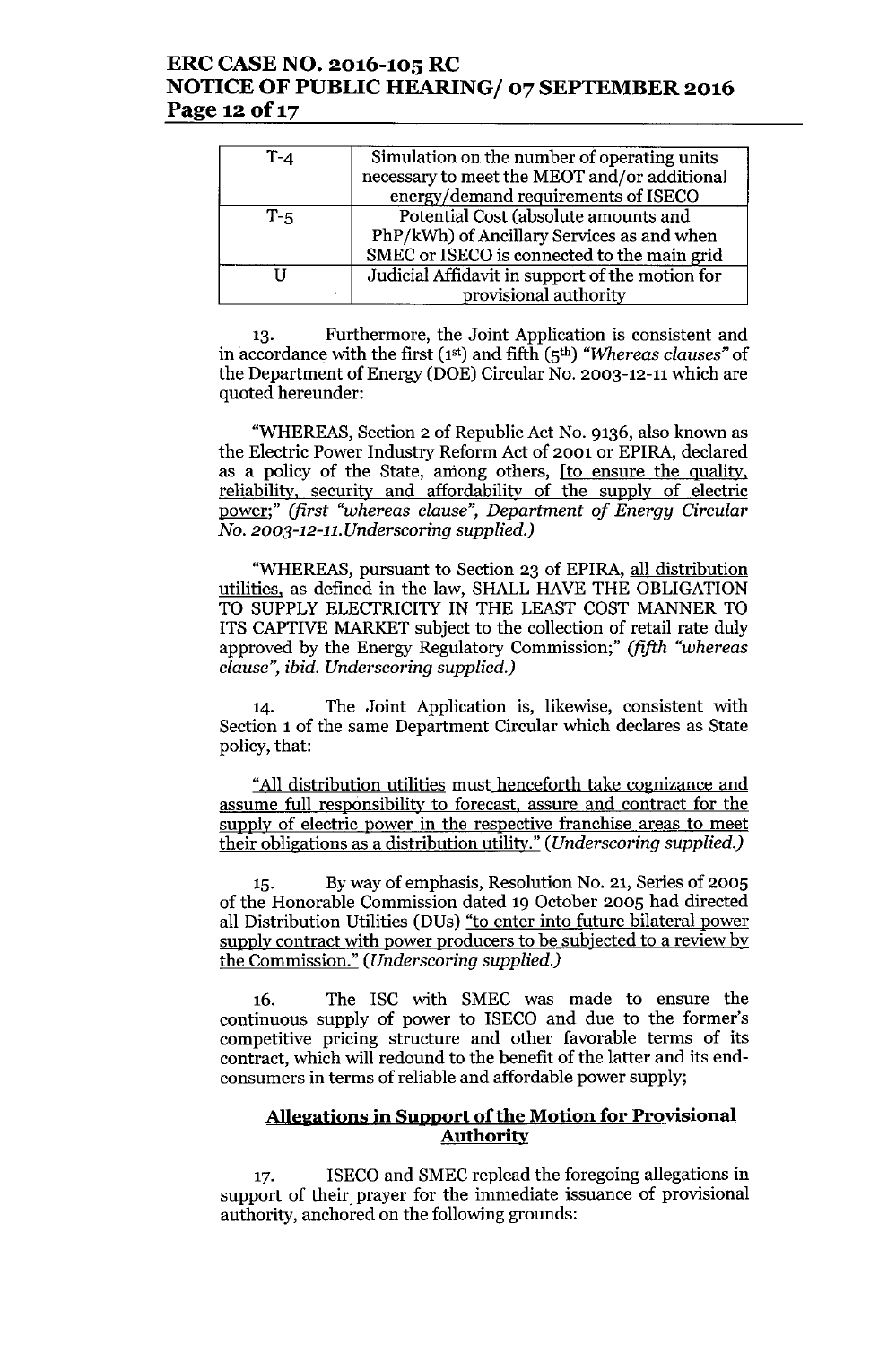17.1 Considering the current limitations on the available capacity in the Luzon Grid, ISECO must source power from SMEC immediately to avoid power outage in its franchise area. As such, it was constrained to implement the ISC under the belief that it will redound to the benefit of its member-consumers considering that the rates therein are lower than the Commission-approved National Power Corporation - Time-of-Use (NPC-TOU) rates;

17.2 Per its Actual/Forecasted Load Data and DDP, ISECO is undergoing a significant increase and is expecting a further increase in its energy requirements due to a growth in the total demand of its member-consumers; and

17.3 Without the supply of SMEC, ISECO will be exposed to the unpredictable and expectedly higher prices in the WESM or worse, be unable to supply the required energy to its franchise area resulting in total blackout;

18. In the interest of the public, there is a necessity for the immediate and provisional approval of the Joint Application in order that there will be no undue disruption in the power supply to ISECO's member-consumers;

19. It bears stressing that pursuant to Rule 14, Section 3 of the Honorable Commission's Rules of Practice and Procedure, the Honorable Commission may issue a provisional authority pending approval of the Joint Application, to wit:

**"Section** *3.Action* **on** *the Motion. - Motions for provisional authority* **or** *interim relief may be acted upon with* **or** *without hearing. The Commission shall act* **on** *the* **motion on** *the basis of the allegations of the application* **or** *petition and supporting documents and other evidences that applicant or petitioner has submitted and the comments* or *opposition filed by any interested person, if there be any."* (Emphasis provided.)

20. To emphasize the necessity of the foregoing allegations, a judicial affidavit in support of the motion for provisional authority is attached to the Joint Application as Annex "u" and made an integral part hereof;

### **Allegations in Support** of the **Confidential Treatment of Annexes "H". and "I","I-I", and "1-2"**

21. Rule 4 of the Honorable Commission's Rules of Practice and Procedure provides that ISECO and SMEC may request that information may not be disclosed;

22. SMEC prays for the confidential treatment of the information contained in the following annexes, and not disclosed except to the officers and staff of the Honorable Commission and its staff: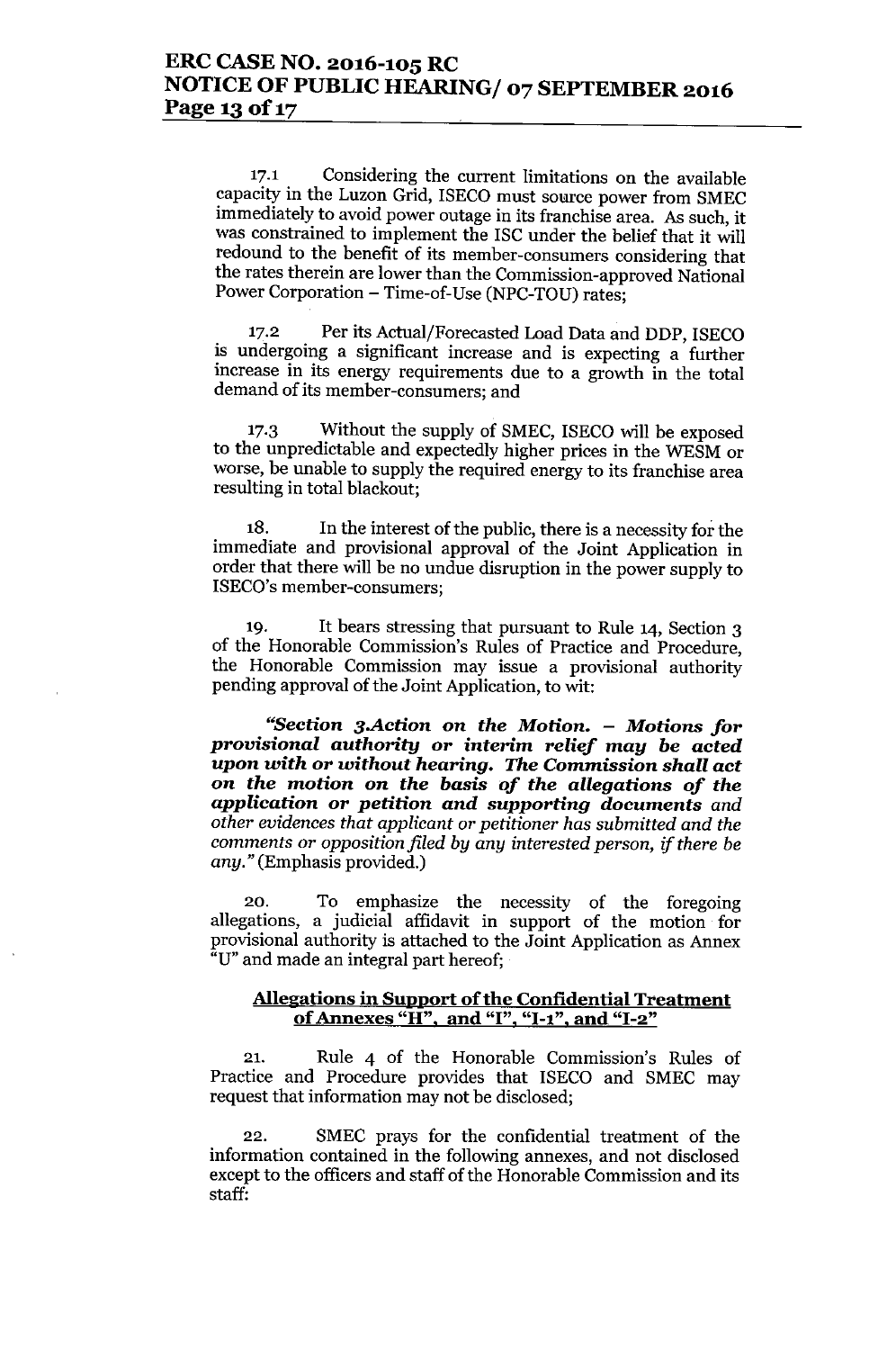## ERC CASE NO. 2016-105 RC NOTICE OF PUBLIC HEARING/ 07 SEPTEMBER 2016 Page 14 of 17

| Annex          | Documents and/or Information                                                                    |
|----------------|-------------------------------------------------------------------------------------------------|
|                | Details of the Power Rate Calculations and<br>Financial Model (Confidential)                    |
| I, I-1 and I-2 | Contracts for the Supply, Construction and<br>Supervision for the Power Plant<br>(Confidential) |

23. Annex "H" contains the details of SMEC's power rate calculations and financial model as well as the manner by which these were derived. These information are proprietary in nature and should be protected as trade secrets as contemplated by law and jurisprudence. In the case of *Air Philippines Corporation us. Pennswell, Inc.',* the Supreme Court defined a trade secret, as follows:

"A trade secret may consist of any formula, pattern, device, or compilation of information that:  $(1)$  is used in one's business; and (2) gives the employer an opportunity to obtain an advantage over competitors who do not possess the information. Generally, a trade secret is a process or device intended for continuous use in the operation of the business, for example, a machine or formula, but can be a price list or catalogue or specialized customer list. It is indubitable that trade secrets constitute proprietary rights. The inventor, discoverer, or possessor of a trade secret or similar innovation has rights therein which may be treated as property, and ordinarily an injunction will be granted to prevent the disclosure of the trade secret by one who obtained the information "in confidence" or through a "confidential relationship". American jurisprudence has utilized the following factors to determine if an information is a trade secret, to wit:

(1) the extent to which the information is known outside of the employer's business;

(2) the extent to which the information is known by employees and others involved in the business;

(3) the extent of measures taken by the employer to guard the secrecy of the information;

(4) the value of the information to the employer and to competitors;

(5) the amount of effort or money expended by the company in developing the information; and

(6) the extent to which the information could be easily or readily obtained through an independent source."(citations *omitted, emphasis supplied)*

24. The interest of the consuming public is sufficiently protected by the review and evaluation of the rates under the ISC by

<sup>&</sup>lt;sup>1</sup> G.R. No. 172835, December 13, 2007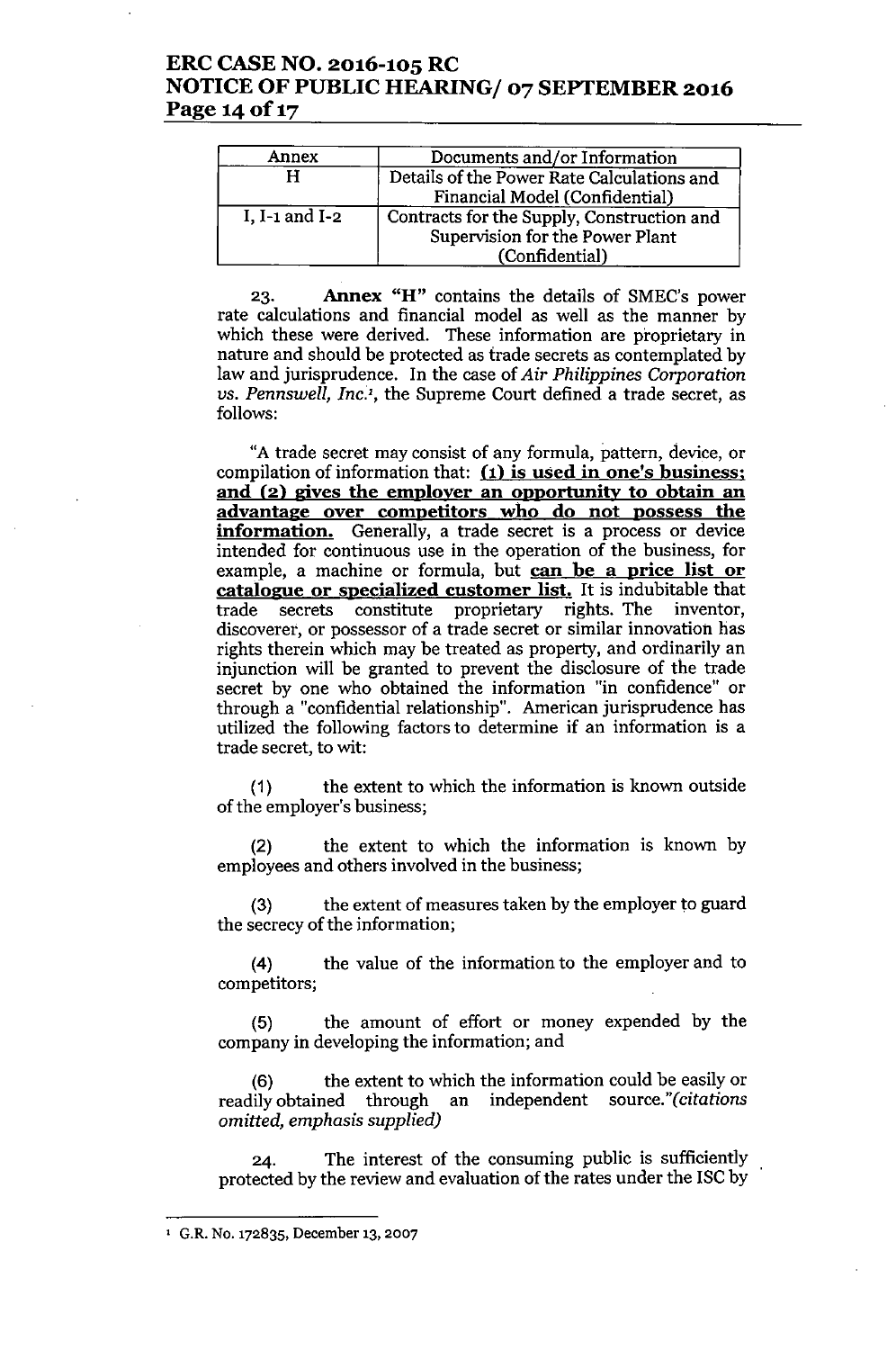# ERC CASE NO. 2016-105 RC NOTICE OF PUBLIC HEARING/ 07 SEPTEMBER 2016 Page 15 of 17

the Honorable Commission, without the need to disclose the contents of Annex "H". The reasonableness and transparency of the prices of electricity is to be assured by the Honorable Commission through its own review and verification of SMEC's operating costs and expenses;

25. More importantly, SMEC's competitors, should they obtain the information in Annex "H", will gain undue advantage thereon and have the opportunity to use the same in their operations. The negotiating power of SMECwith parties it plans to contract with or who it is currently doing business with, will clearly be thwarted if it is compelled to disclose such information;

26. Further, Annexes "I", "1-1", and "1-2" pertain to the Supply, Construction, and Supervision Contracts, respectively, for the Power Plant. These contracts have counter-parties who are not parties to the Joint Application. They contain highly technical designs, drawings and other information which are the intellectual property and trade secrets of the counter-parties, and therefore should not be disclosed to the public. ISECO and SMEC, likewise, pray for the confidential treatment of Annexes "I", "I-1", and "I-2", under the same premises above; and

27. Accordingly, ISECO and SMEC submit one (1) copy each of Annexes "H", "I", "I-1", and "I-2", in a sealed envelope, with the said envelope and each page of the documents and/or information stamped with the word *"Confidential".*

#### Prayer

WHEREFORE, the foregoing premises considered, the Joint Applicants Ilocos Sur Electric Cooperative, Incorporated (ISECO) and San Miguel Energy Corporation (SMEC) most respectfully pray that the Honorable Commission:

1. Pending hearing, ISSUE an Order provisionally approving the Joint Application and the ISC thereby authorizing ISECO and SMEC to immediately implement the rate structures therein;

2. ISSUE an Order treating Annexes "H", "I", "1-1", and "1-2", and all the information contained therein as confidential, directing their non-disclosure to persons other than the officers and staff of the Honorable Commission, **continuously protecting** the said information from public disclosure by maintaining the same separate and apart from the records of the case, and ensuring that these are not divulged to unauthorized persons, pursuant to Rule 4 of its Rules of Practice and Procedure; and

3. After due notice and hearing, ISSUE a Decision approving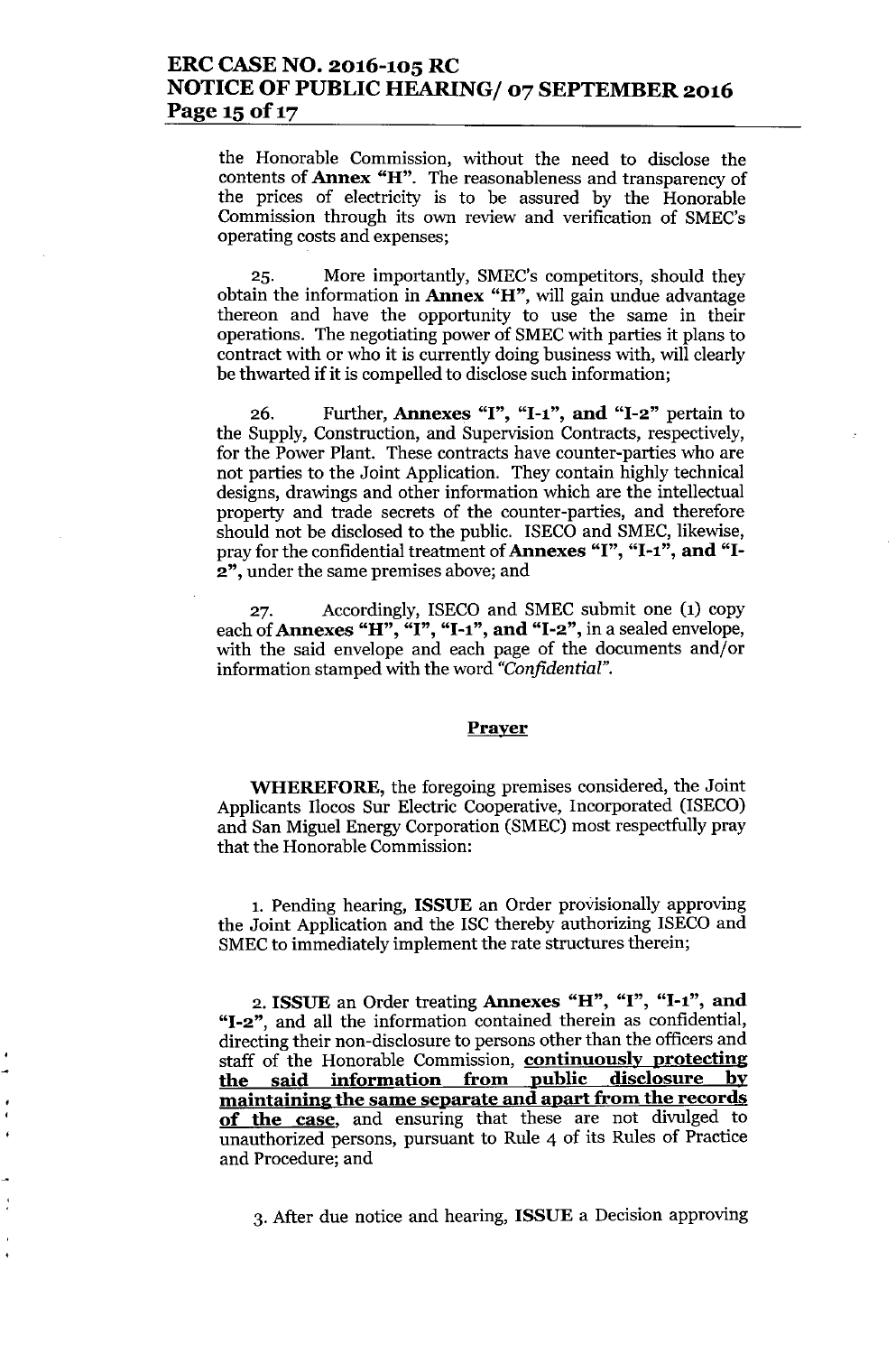# **ERC CASE NO. 2016-105 RC NOTICE OF** PUBLIC HEARING/ **07 SEPTEMBER 2016 Page 16 of 17**

the Joint Application and the ISC between ISECO and SMEC, and authorizing ISECO to charge and collect the fees therein from its member-consumers.

Other reliefs just and equitable under the premises are, likewise, prayed for.

The Commission has set the Application for initial hearing, expository presentation, pre-trial conference and evidentiary hearing on **25 October 2016 at one o'clock in the afternoon (1:00 P.M.), at ISECO's Principal Office at Bigbiga, Santiago, Ilocos Sur.**

All persons who have an interest in the subject matter of the proceeding may become a party by filing, at least five (5) days prior to the initial hearing and subject to the requirements in the ERC's Rules of Practice and Procedure, a verified petition with the Commission giving the docket number and title of the proceeding and stating: (1) the petitioner's name and address; (2) the nature of petitioner's interest in the subject matter of the proceeding, and the way and manner in which such interest is affected by the issues involved in the proceeding; and (3) a statement of the relief desired.

All other persons who may want their views known to the Commission with respect to the subject matter of the proceeding may file their opposition to the Application or comment thereon at any stage of the proceeding before the Applicants conclude the presentation of their evidence. No particular form of opposition or comment is required, but the document, letter or writing should contain the name and address of such person and a concise statement of the opposition or comment and the grounds relied upon.

All such persons who wish to have a copy of the Application may request from the Applicants that they be furnished with the same, prior to the date of the initial hearing. The Applicants are hereby directed to furnish all those making such request with copies of the Application and its attachments, subject to the reimbursement of reasonable photocopying costs. Any such person may likewise examine the Application and other pertinent records filed with the Commission during the standard office hours.

**WITNESS,** the Honorable Chairman **JOSE VICENTE n. SALAZAR,** and the Honorable Commissioners **ALFREDO J. NON,**